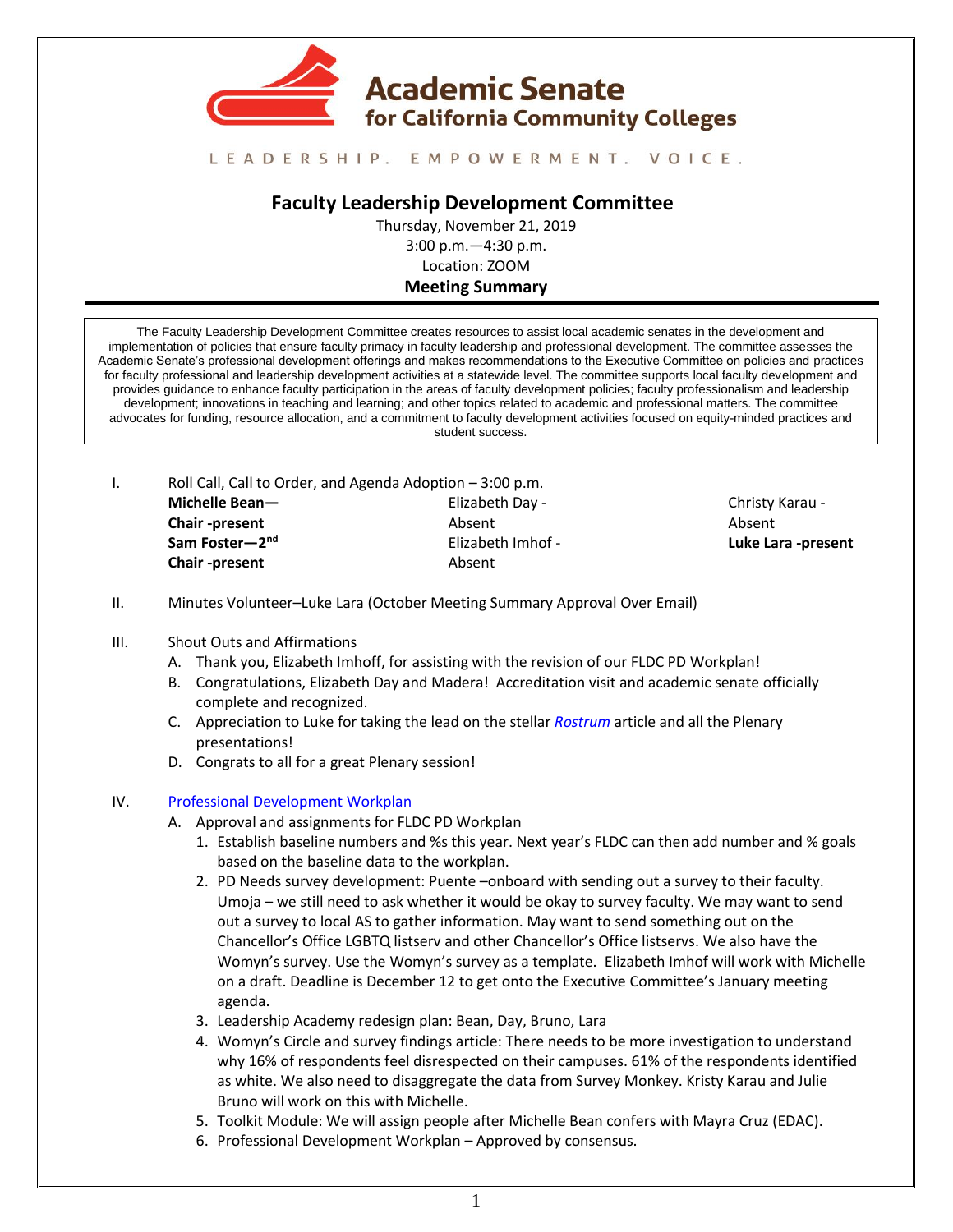- B. Evaluating Professional Development Activities
	- 1. [Survey Tool](https://drive.google.com/file/d/1SEtqgTk68iPrOei5u1MzQ8Oa08mbsSRZ/view?usp=sharing) and Aligning to Strategic Plan and/or to Leadership Development Plan Recommend encouraging Executive Committee to add demographic questions, asking questions about cultural relevance of content, and questions related to sense of belonging.
	- 2. Deadline—January as suggested by Executive Director; discussion at next Executive meeting. Chair proposes submitting FLDC Workplan as tool for measurement for next year.

# V. [Professional Development College](https://asccc.org/pdc-online-courses)

- A. [Data](https://drive.google.com/file/d/1lT7wfhBCB_oKAfNTQWteasIyYgZJCj2K/view?usp=sharing) of Faculty Enrolled
- B. Agenda item sent to Exec for December meeting regarding PDC updating.
- C. Updating Existing Modules—defer to other ASCCC committees and taskforces who are experts.
	- 1. Reassign Curriculum 101, ASCCC Participatory Governance, and Teaching Incarcerated Students
	- 2. Recommend retiring Programs and Awards, The Course Outline of Record, Programs and Degree Proposals, Focus on CTE, and New Faculty Orientation.
	- 3. Need to find out how recently people have accessed the modules. Michelle Bean will follow up with Michelle Pilati.
- D. Creation of New Modules for Faculty Diversification and Equity Practices Toolkit
	- 1. Social Justice (support[s Vision for Success](https://drive.google.com/file/d/10MExnkzfZLcoxy0ksOMVLF7x-Kyo_RSS/view?usp=sharing) BOG Commitments)
	- 2. Anti-Racism
	- 3. Culturally Relevant Pedagogy
	- 4. Implicit Bias Training for Faculty Hiring Committees
	- 5. Teaching, Learning, and Assessment
	- 6. Other Resources Available i[n Vision Resource Center](https://visionresourcecenter.cccco.edu/login/)
- E. Survey regarding professional development needs to Puente, Umoja, A2MEND, others?—Imhoff and Bean to work on this for first draft to go to Executive in January or February.
- VI. Caucus Structure
	- A. Guidelines at <https://asccc.org/communities/caucuses>
	- B. Caucus Description, Guidelines, and Application update by caucus leaders Michlelle shared draft of the recommended changes in language around caucus description, guidelines, and application. Michelle submitted this item to the next Executive Committee meeting agenda. FLDC recommend adding language about the role and responsibilities of the liaison.
	- C. Caucus Plenary Break-out[: Focus Group](https://docs.google.com/document/d/1cXM0wXzrK1_hP2QZx2gGkObdsXK889wHgpR9DIzYjOQ/edit?usp=sharing) Results and proposed timeline
- VII. Womyn's Survey
	- A. [Data Review:](https://docs.google.com/document/d/1Z32Wi-Znj2j-4dqLiAiGmiBYkmleiEZbu3SlufyXssc/edit?usp=sharing) What are the highlights and themes emerging? Michelle read Christy's email with review of the data and further questions to consider.
	- B. Next Steps *Rostrum* article: Will ask Christy Karau and Julie Bruno to help with possible article.

### VIII. [Faculty Leadership Academy](https://drive.google.com/file/d/1L8HtxXj1wLILjUqXF8g12NUXbQvaXBO9/view?usp=sharing)

- A. Develop a plan to implement for summer 2020—Michelle and Elizabeth Day and Luke to work on ideas. All FLDC members encouraged to send any suggestions or ideas to Michelle.
- B. Support from ASCCC Foundation and caucus Leaders—Michelle will continue to work with Julie Bruno, Manuel Velez, Jessica Alabi, Emilie Mitchell for suggestions on the Academy redesign.
- IX. Faculty Hiring Criteria/FLDC Charge: Modeling Hiring and Appointment Processes [\(ASCCC Exec Goals\)](https://drive.google.com/file/d/14442JiksVZ9bSTQSWjCHtlvOISfGf4bx/view?usp=sharing)
	- A. Us[e Faculty Hiring Paper](https://asccc.org/sites/default/files/Hiring_Paper.pdf) Recommendations (pg.5-8)
	- B. Hiring Criteria Survey in 2018 Presented at spring 2019 plenary. Resolution is outstanding Partially complete. Will confer with last year's chair Mayra Cruz about closing the loop on the resolution.
	- C. Consider EDAC Collaboration on Faculty Diversification Toolkit Module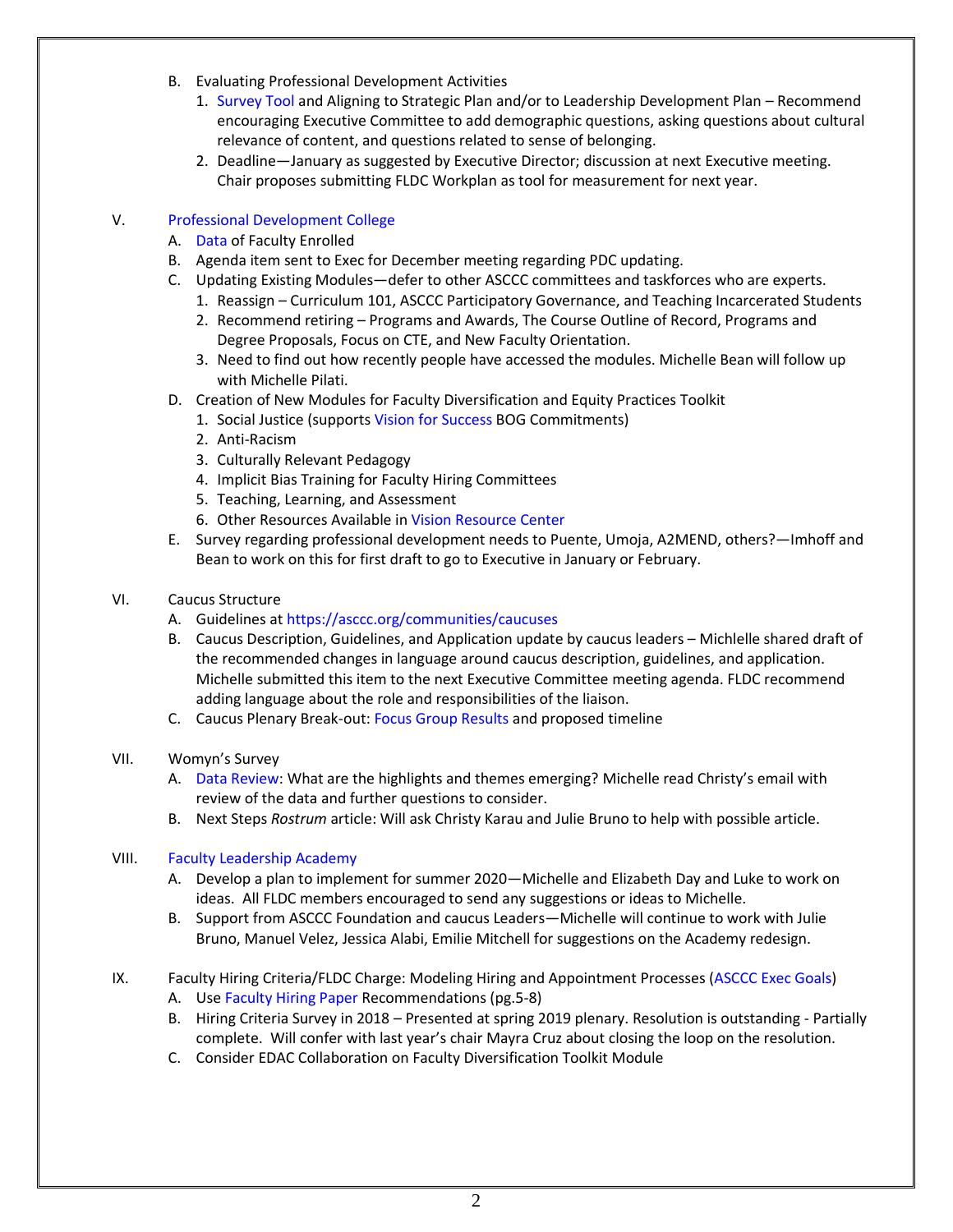- X. Collaborations Updates
	- A. Puente: Meeting on October 30 with directors, FLDC chair, and EDAC chair
		- 1. [Puente Professional Development Offerings](https://drive.google.com/file/d/1sVE780oZgnbel4LI0l2S6X6GaKuNF6gu/view?usp=sharing)
		- 2. Offered to send out PD Survey
		- 3. Other suggestions on collaboration? Do Puente and Umoja faculty know about the caucuses? How can we connect more faculty to the caucuses? Michelle will bring this up to Exec and Executive Director as a suggestion to send out in ASCCC Communications.
	- B. Umoja/A2Mend: Educational Summit on October 30-31 and conference on November 1-2
		- 1. Report given at November Exec meeting
		- 2. Bean working on Institutional Accountability Report Card group
		- 3. Parker working on Hiring Committee Equity Practices group—consider a module in the Faculty Diversification Toolkit
	- C. Suggestion—to reach out to Umoja and Puente for Leadership Academy participants.
- XI. Announcements
	- A. *Rostrum* articles due January 6—send to Bean by December 30 for editing
		- 1. Lara's *Merit and Fit* article finished: [click here](https://drive.google.com/file/d/1_iiIErmBHG4ZV6GMRGmn5WBd3T8oCKks/view?usp=sharing)
	- B. SAVE the DATES: CCCCO and ASCCC Faculty and Staff Diversity Symposium—March 19-20, 2020 in Sacramento. In-person with S&P, FLDC, and EDAC on February 18 (LACCD) for BoG activities?
	- C. Santa Barbara Affective Learning Workshop—December 19-20 (see Addendum A)
	- D. Check for upcoming events at<https://asccc.org/calendar/list/events>
		- Guided Pathways Webinars and Regionals
		- Hayward Award application due December 13
		- OERI Early Childhood Education Summit—December 13-14
	- E. Plenar[y Final Resolutions Packet](https://drive.google.com/file/d/1bpNGSj0v6z5X2xP6dntX6d9GVeefAIgu/view?usp=sharing)
	- F. [Application for Statewide Service](http://asccc.org/content/application-statewide-service)
- XII. Closing Comments and Reflections
	- A. Next Meeting: December 19 at 3:00—4:30 p.m.
	- B. In-Progress and Completed Tasks (below)—brief review
	- C. Any other final comments or suggestions? None
- XIII. Adjournment- 4:36 p.m.

### **In Progress:**

- Part II: Merit and Fit *Rostrum* article
- How To Be an Anti-Racist Campus *Rostrum* article
- Caucus Structure—fall Plenary break-out session focus group redesign plan
- Womyn's Survey—evaluation of data and next steps *Rostrum* article
- Creating 2020 Leadership Academy Plan
- CCC LGBTQIA+ Summit 2019 panelist

### **Completed Tasks:**

- *Rostrum* article: Convergence of Diversity and Equity: Guiding Principles for Hiring Processes
- Puente Collaboration—chair meet with directors on October 30
- A2Mend Collaboration—A2Mend board members presented at 2019 ASCCC Academic Academy
- Umoja/A2Mend Liaison—chair completed workgroup meetings for Black Student Report Card for CCCs and attended Education Summit October 30-31
- Created FLDC Professional Development Workplan (2019-2023 Logic Model)
- Updated the FLDC charge/description
- Womyn's Leadership Survey distributed in September